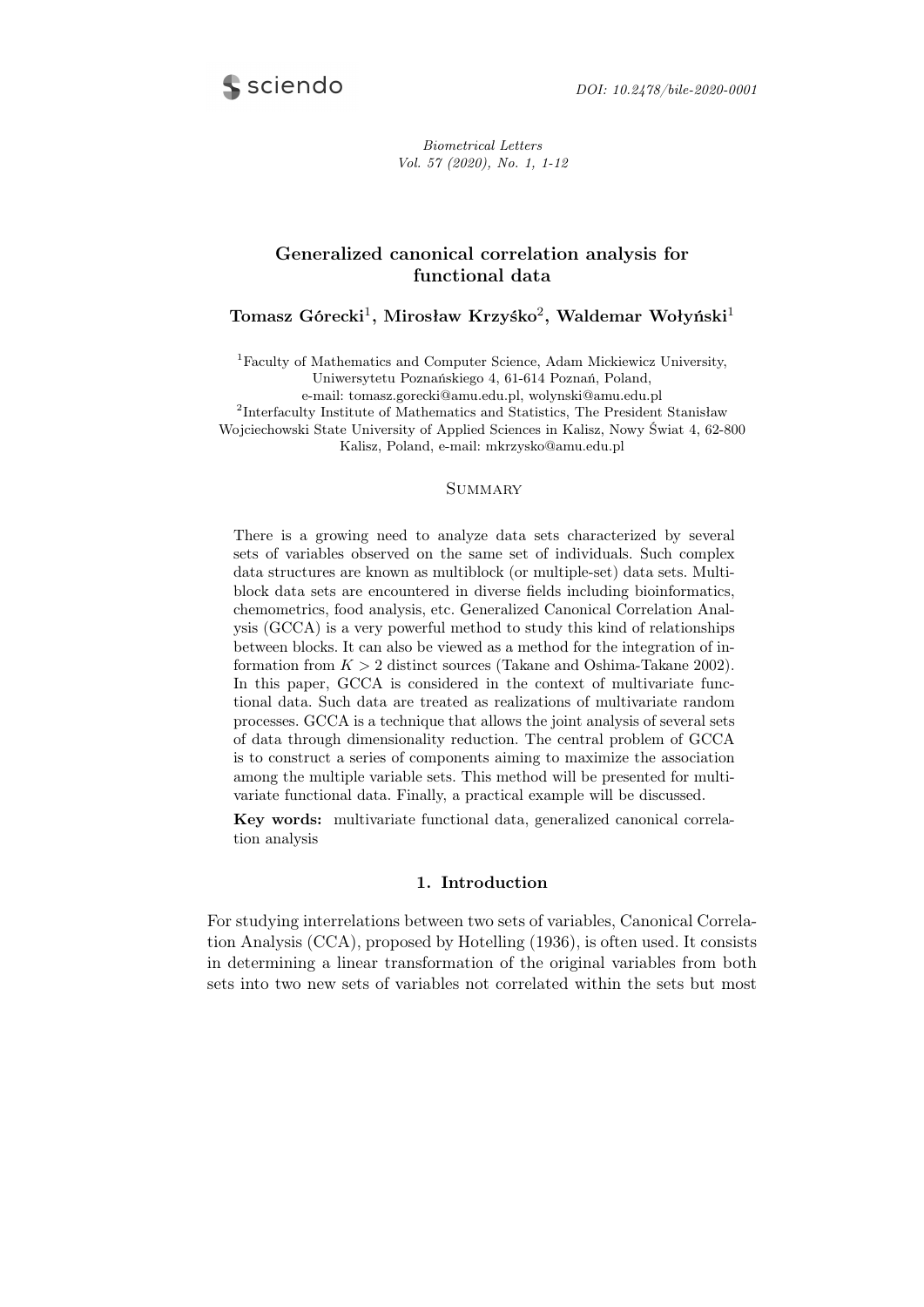highly correlated between them. Pairs of the corresponding new variables are called canonical variates, and the coefficients of correlation within the pairs are called canonical correlations.

Carroll (1968a, 1968b) proposed a generalized canonical correlation analysis. In generalized canonical correlation analysis,  $K > 2$  sets of variables are analyzed simultaneously. The central problem of GCCA is to construct a series of components aiming to maximize the association among the multiple variable sets. Although several generalizations of canonical correlation analysis have been proposed, some of which are discussed and compared in Kettenring (1971) and Gower (1989), Carroll's approach has some attractive properties that make the method well suited to the analysis of multiple-set data (van de Velden 2011):

- 1. Computationally, the method is straightforward and its solution is based on an eigen-analysis.
- 2. The method is closely related to several well-known multivariate techniques such as principal component analysis, partial least squares and multivariate linear regression.
- 3. When the number of data sets  $K = 2$ , Carroll's GCCA reduces to the usual canonical correlation analysis.

In recent years, methods for representing data by functions have received much attention. Such data are known in the literature as functional data (Ramsay and Silverman 2005, Horváth and Kokoszka 2012). Examples of functional data can be found in various application domains, such as medicine, economics, meteorology and many others. Canonical correlation analysis for one-dimensional functional data was described by Leurgans et al. (1993) and Ramsay and Silverman (2005, Chapter 11). Despite its usefulness, Functional Canonical Correlation Analysis (FCCA) is limited to the analysis of two functional data sets. An extension of one-dimensional FCCA to the analysis of more than two sets of functional data was proposed by Hwang et al. (2012, 2013). Note that Hotelling's classic method assumes that the considered objects of two sets of data are characterized by many variables, whereas the referenced papers on functional data consider one-dimensional data. There is a discrepancy between the assumptions associated with the classical method and functional methods. Canonical Correlation Analysis for Multivariate Functional data (MFCCA) was described by Górecki et al. (2017, 2018). This paper considers a Generalized Canonical Correlation Analysis for Multivariate Functional data (MFGCCA).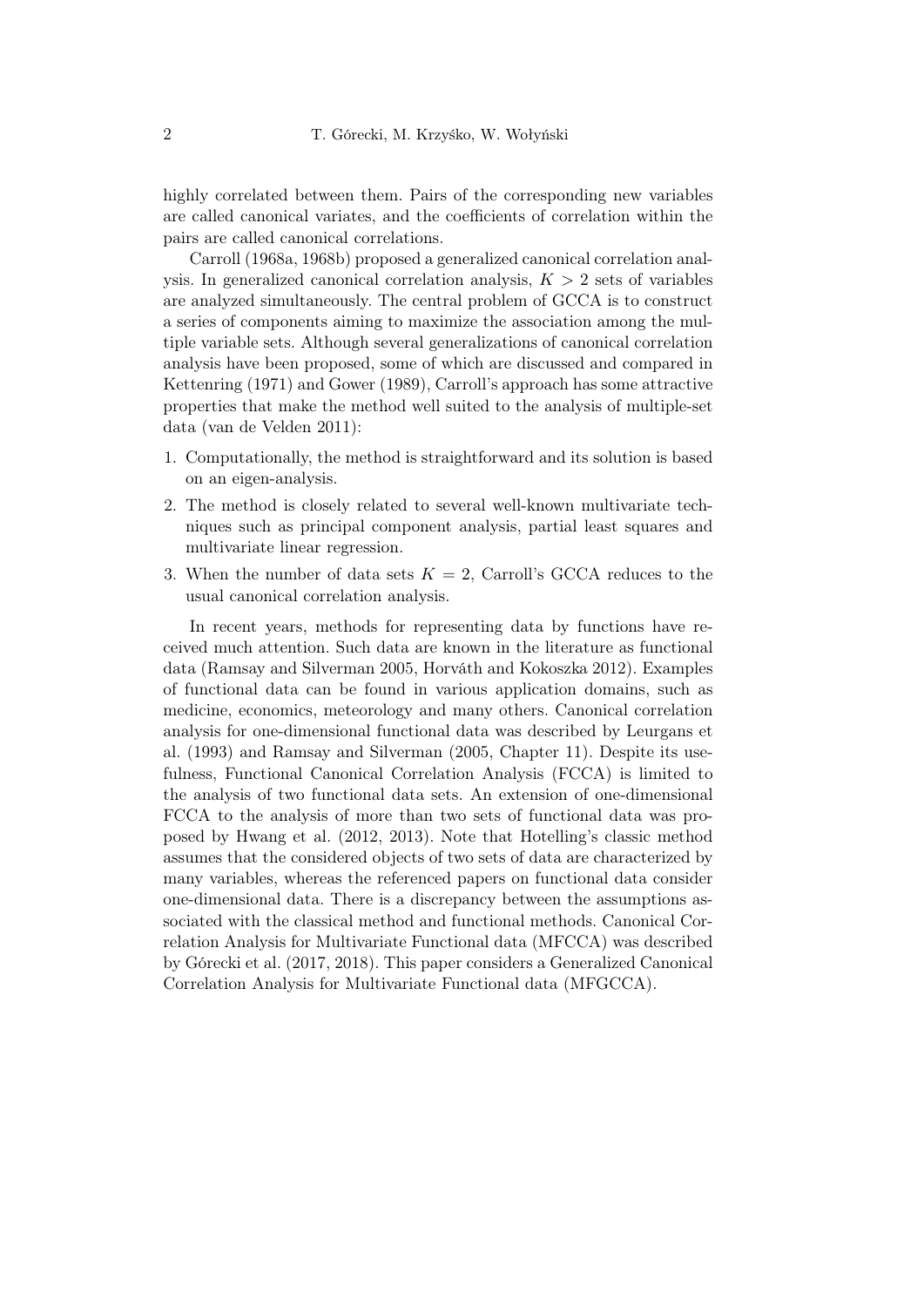The paper is organized as follows. Section 2 contains a review of the usual canonical correlation analysis. Section 3 presents the generalized canonical correlation analysis given by Carroll (1968a, 1968b). A process of transformation of discrete data into functional data is described in Section 4. A generalized canonical correlation analysis for multivariate functional data is presented in Section 5. Section 6 contains a real example of the proposed methodology. Concluding remarks are given in Section 7.

## 2. Canonical correlation analysis

Canonical correlation analysis (Hotelling 1936) is the study of the linear relations between two blocks of variables.

Let  $X_1 = (X_{11}, \ldots, X_{1p_1})^{\top}$  and  $X_2 = (X_{21}, \ldots, X_{2p_2})^{\top}$  denote blocks of random variables (random vectors) with mean vectors  $\mu_1$  and  $\mu_2$  and covariance matrices  $\Sigma_{11}$  and  $\Sigma_{22}$ . Without loss of generality we can assume that  $\mu_1 = \mu_2 = 0$ . A superblock is defined as the concatenation of these blocks (Tenenhaus and Tenenhaus 2011, Tenenhaus et al. 2017b). Let the superblock  $\boldsymbol{X} = (\boldsymbol{X}_1^\top, \boldsymbol{X}_2^\top)^\top$  have a covariance matrix of the form:

$$
\pmb{\Sigma} = \left[\begin{array}{cc} \pmb{\Sigma}_{11} & \pmb{\Sigma}_{12} \\ \pmb{\Sigma}_{21} & \pmb{\Sigma}_{22} \end{array}\right].
$$

Pairs of canonical variables  $(U_{1i}, U_{2i}), i = 1, 2, \ldots, s, s = \text{rank}(\mathbf{\Sigma}_{12})$  are defined via the pairs of linear combinations of  $X_1$  and  $X_2$ :

$$
U_{1i} = \mathbf{l}_{1i}^{\top} \mathbf{X}_1, \ U_{2i} = \mathbf{l}_{2i}^{\top} \mathbf{X}_2
$$

that maximize the correlation between  $U_{1i}$  and  $U_{2i}$ , i.e. that maximize

$$
Corr(U_{1i}, U_{2i}) = Corr(\mathbf{l}_{1i}^{\top} \mathbf{X}_1, \mathbf{l}_{2i}^{\top} \mathbf{X}_2)
$$
\n(1)

subject to  $U_{1i}$  and  $U_{2i}$  having unit variance while for  $1 \leq i_1 < i_2 \leq s$  the vectors  $(U_{1i_1}, U_{2i_1})$  and  $(U_{1i_2}, U_{2i_2})$  are uncorrelated.

Let  $\mathbf{U}_1 = (U_{11}, \ldots, U_{1s})^\top$  be the vector containing the *s* canonical variables from  $\boldsymbol{X}_1$ , and  $\boldsymbol{U}_2 = (U_{21}, \ldots, U_{2s})^\top$  be the vector containing the *s* canonical variables from  $X_2$ . Moreover, let  $L_1 = (l_{11}, \ldots, l_{1s}), L_2 =$  $(l_{21}, \ldots, l_{2s})$ . Then

$$
\text{Var}\left[\begin{array}{c} \boldsymbol{U}_1\\ \boldsymbol{U}_2 \end{array}\right] = \left[\begin{array}{cc} \boldsymbol{L}_1^\top \boldsymbol{\Sigma}_{11} \boldsymbol{L}_1 & \boldsymbol{L}_1^\top \boldsymbol{\Sigma}_{12} \boldsymbol{L}_2 \\ \boldsymbol{L}_2^\top \boldsymbol{\Sigma}_{21} \boldsymbol{L}_1 & \boldsymbol{L}_2^\top \boldsymbol{\Sigma}_{22} \boldsymbol{L}_2 \end{array}\right],
$$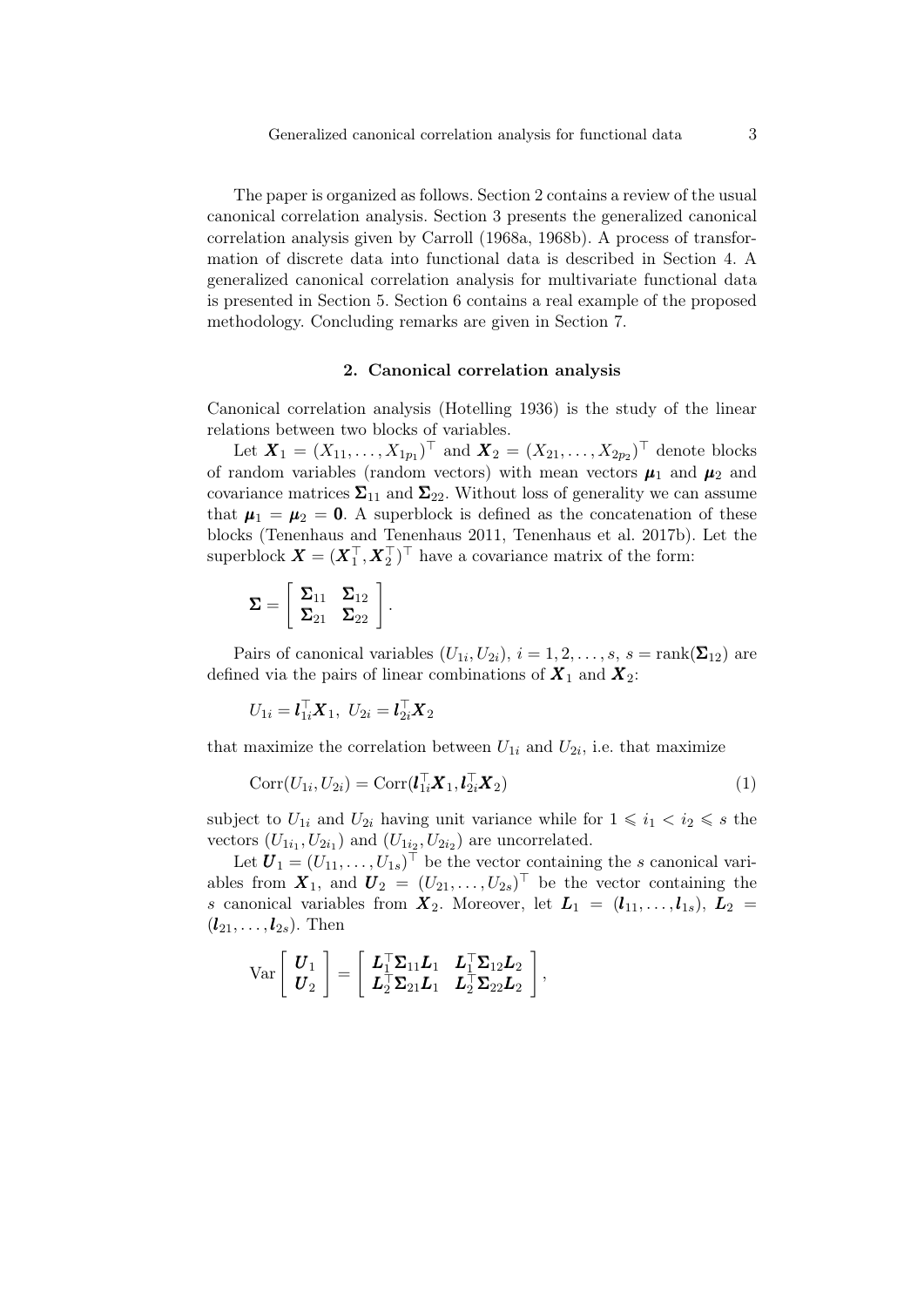$$
L_1^{\top} \Sigma_{11} L_1 = I_s, L_2^{\top} \Sigma_{22} L_2 = I_s, \text{ and}
$$

$$
L_1^{\top} \Sigma_{12} L_2 = P,
$$

where **P** is the diagonal matrix with diagonal elements  $\rho_1, \ldots, \rho_s$  (called the canonical correlation coefficients), so that  $\rho_1^2 \geqslant \cdots \geqslant \rho_s^2$ , and  $\rho_i =$  $Corr(U_{1i}, U_{2i}), i = 1, \ldots, s.$ 

If we write  $\mathbf{U} = \mathbf{L}^\top \mathbf{X}$ , where  $\mathbf{L} = (\mathbf{L}_1^\top, \mathbf{L}_2^\top)^\top$ , then

$$
\text{Var}(\boldsymbol{U}) = \boldsymbol{L}^{\top}\boldsymbol{\Sigma}\boldsymbol{L} = \boldsymbol{L}_1^{\top}\boldsymbol{\Sigma}_{11}\boldsymbol{L}_1 + \boldsymbol{L}_2^{\top}\boldsymbol{\Sigma}_{22}\boldsymbol{L}_2 + 2\boldsymbol{L}_1^{\top}\boldsymbol{\Sigma}_{12}\boldsymbol{L}_2,
$$

and the problem of maximizing the expression (1) is equivalent to the problem of maximizing

$$
\phi(\boldsymbol{L}) = \mathrm{tr}(\boldsymbol{L}^\top \boldsymbol{\Sigma} \boldsymbol{L}),
$$

subject to  $L^{\top}DL = I_s$ , where

$$
D=\left[\begin{array}{cc} \Sigma_{11} & 0 \\ 0 & \Sigma_{22} \end{array}\right].
$$

#### 3. Generalized canonical correlation analysis

Now, we consider a generalized version of canonical correlation analysis (Carroll 1968a, 1968b) that allows the analysis of several blocks of variables simultaneously.

Let  $\boldsymbol{X}_k = (X_{k1}, \ldots, X_{kp_k})^\top$  denote the blocks of random variables (random vectors) with zero mean vectors and covariance matrices  $\Sigma_{kk}$ ,  $k =$  $1,\ldots,K.$  Moreover, let the superblock  $\boldsymbol{X}$  have the form  $\boldsymbol{X}=(\boldsymbol{X}_1^\top,\ldots,\boldsymbol{X}_K^\top)^\top,$ and

$$
\text{Var}(\boldsymbol{X}) = \left[\begin{array}{cccc} \boldsymbol{\Sigma}_{11} & \boldsymbol{\Sigma}_{12} & \cdots & \boldsymbol{\Sigma}_{1K} \\ \boldsymbol{\Sigma}_{21} & \boldsymbol{\Sigma}_{22} & & \boldsymbol{\Sigma}_{2K} \\ \vdots & \vdots & & \vdots \\ \boldsymbol{\Sigma}_{K1} & \boldsymbol{\Sigma}_{K2} & \cdots & \boldsymbol{\Sigma}_{KK} \end{array}\right]
$$

Now we seek vectors of canonical variables  $(U_{1i},...,U_{Ki}), i = 1,2,...,s$ ,  $s = \min_{k \neq j} \text{rank}(\mathbf{\Sigma}_{kj})$  being linear combinations of  $\mathbf{X}_1, \dots, \mathbf{X}_K$  respectively. For  $i = 1, 2, \ldots, s$ , the canonical variables maximize the sum of the correlations between each pair of them, i.e. they maximize

$$
\sum_{k,j=1,k\n(2)
$$

*.*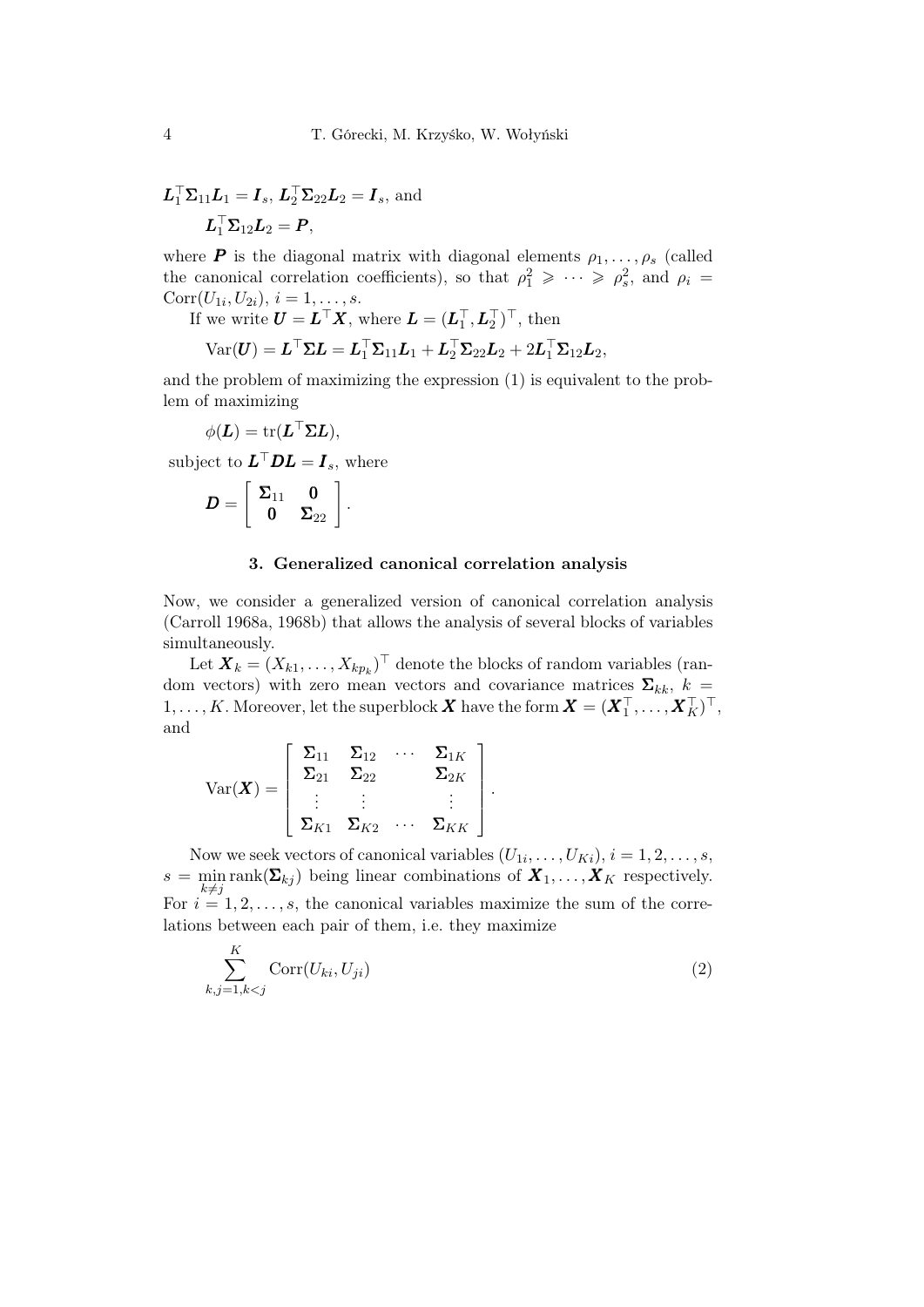subject to  $U_{ki}$  having unit variances,  $k = 1, 2, \ldots, K$ . Moreover, for  $1 \leq i_1 <$  $i_2 \leq s$  the vectors  $(U_{1i_1}, \ldots, U_{Ki_1})$  and  $(U_{1i_2}, \ldots, U_{Ki_2})$  are uncorrelated. Let us write  $U_{ki} = \mathbf{l}_{ki}^{\top} \mathbf{X}_k, \mathbf{U}_k = (U_{k1}, \dots, U_{ks})^{\top}, \mathbf{L}_k = (\mathbf{l}_{k1}, \dots, \mathbf{l}_{ks}),$ 

 $k = 1, 2, \ldots, K, i = 1, \ldots, s$ . Then

$$
\boldsymbol{U}_k = \boldsymbol{L}_k^{\top} \boldsymbol{X}_k, \ k = 1, 2, \ldots, K.
$$

Moreover, let  $\boldsymbol{U} = \boldsymbol{L}^\top \boldsymbol{X}$ , where  $\boldsymbol{L} = (\boldsymbol{L}_1^\top, \dots, \boldsymbol{L}_K^\top)^\top$ . We have

$$
\text{Var}(\boldsymbol{U}) = \boldsymbol{L}^{\top}\boldsymbol{\Sigma}\boldsymbol{L} = \sum_{k=1}^{K}\boldsymbol{L}_k^{\top}\boldsymbol{\Sigma}_{kk}\boldsymbol{L}_k + 2\sum_{k,j,k
$$

Similarly to the classical case, the main problem of generalized canonical correlation analysis may be formulated as that of maximizing

$$
\phi(\bm{L}) = \mathrm{tr}(\bm{L}^{\top}\bm{\Sigma}\bm{L}),
$$

subject to

$$
L^{\top}DL = I_s,\tag{3}
$$

where **D** is a block diagonal matrix formed with the matrices  $\Sigma_{kk}$  as the *k*th diagonal block.

This leads to a generalized eigenequation of the form:

$$
\Sigma L = D L \Delta^2,
$$

where ∆<sup>2</sup> is the diagonal matrix consisting of the *s* largest generalized eigenvalues of  $\Sigma$  with respect to the matrix  $D$ , and  $L$  is the matrix of the corresponding generalized eigenvectors.

The details of methods for solving the maximizing problem in generalized canonical correlation analysis can be found in Takane et al. (2008) and Makos and D'enza (2016).

## 4. The functional data

Now, assume that we wish to analyze several multi-dimensional random processes  $\mathbf{X}_{k}(t) = (X_{k1}(t),...,X_{kp_k}(t))^{\top} \in L_2^{p_k}(I), t \in I, k = 1,...,K,$ where  $L_2(I)$  is the Hilbert space of square-integrable functions. Moreover, assume that the *l*th component of the vector  $\mathbf{X}_k(t)$  can be represented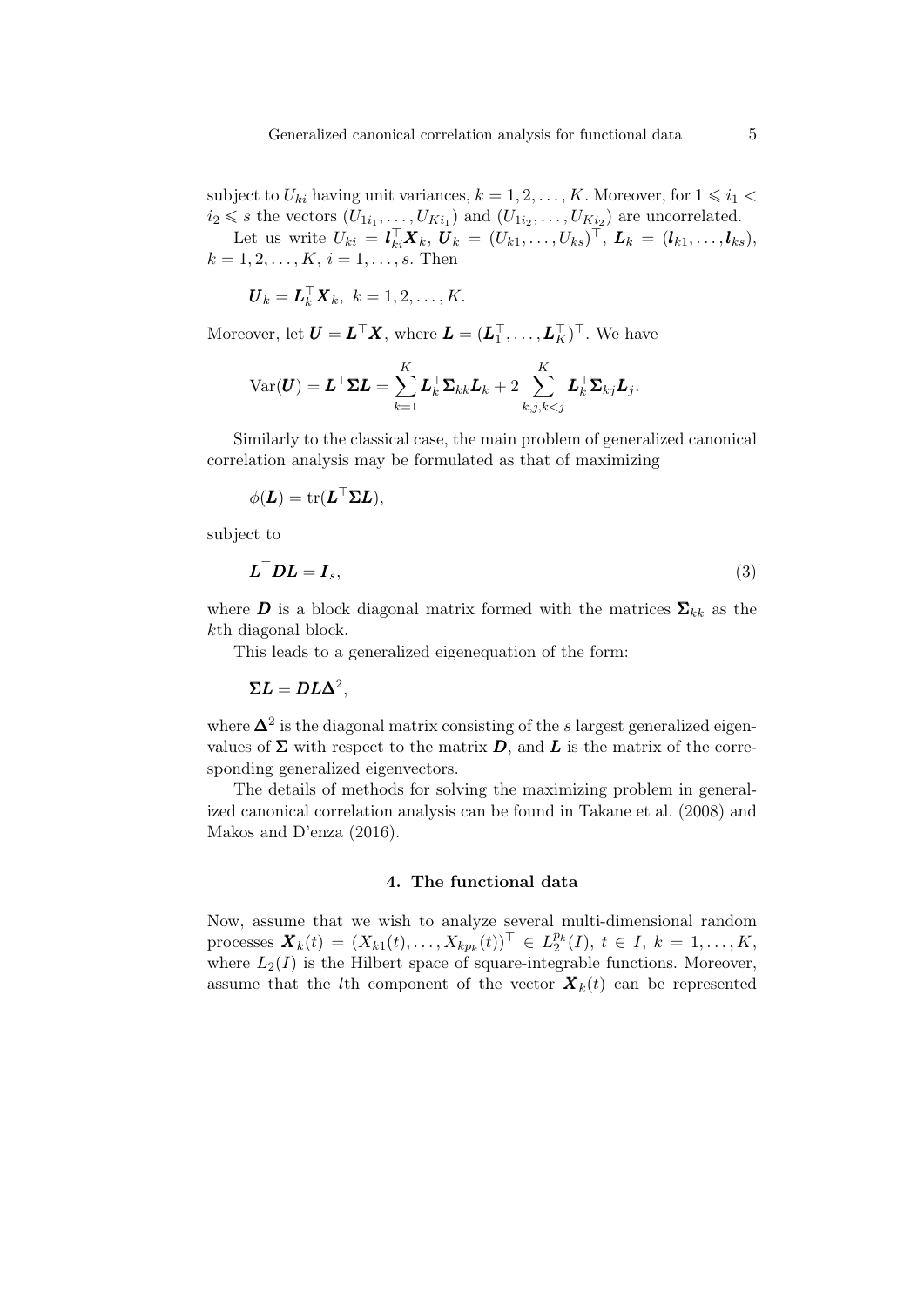by a finite number of orthonormal basis functions  $\{\varphi_b(t)\}\$ , where  $\varphi_b(t) \in$  $L_2(I)$ ,  $t \in I$ . Omitting the index *k*, we may write:

$$
X_l(t) = \sum_{b=0}^{B_l} c_{lb} \varphi_b(t), \ t \in I, \ l = 1, \dots, p,
$$
 (4)

where  $c_{l0}, c_{l1}, \ldots, c_{lB_l}$  are the unknown coefficients.

Let  $\mathbf{c} = (c_{10}, \dots, c_{1B_1}, \dots, c_{p0}, \dots, c_{pB_p})^{\top}$  and

$$
\Phi(t) = \left[ \begin{array}{cccc} \boldsymbol{\varphi}_1^\top(t) & \mathbf{0} & \dots & \mathbf{0} \\ \mathbf{0} & \boldsymbol{\varphi}_2^\top(t) & \dots & \mathbf{0} \\ \dots & \dots & \dots & \dots \\ \mathbf{0} & \mathbf{0} & \dots & \boldsymbol{\varphi}_p^\top(t) \end{array} \right]
$$

where  $\varphi_l(t) = (\varphi_0(t), ..., \varphi_{B_l}(t))^{\top}, l = 1, ..., p$ . Using the above matrix notation, process  $\mathbf{X}(t)$  can be represented as:

$$
\mathbf{X}(t) = \mathbf{\Phi}(t)\mathbf{c},\tag{5}
$$

*,*

where  $E(c) = 0$  and  $Var(c) = \Sigma_c$ . This means that the realizations of the process  $\mathbf{X}(t)$  lie in a finite-dimensional subspace of  $L_2^p$  $_{2}^{p}(I).$ 

We can estimate the vector  $\boldsymbol{c}$  on the basis of  $n$  independent realizations  $\mathbf{x}_1(t), \mathbf{x}_2(t), \ldots, \mathbf{x}_n(t)$  of the random process  $\mathbf{X}(t)$  (functional data). As a method of estimation we use the least squares method.

Typically, data are recorded at discrete moments in time. Let  $x_{lj}$  denote an observed value of the feature  $X_l$ ,  $l = 1, 2, \ldots, p$  at the *j*th time point  $t_i$ , where  $j = 1, 2, ..., J$ . Then our data consist of the *pJ* pairs  $(t_i, x_{ij})$ . These discrete data can be smoothed by continuous functions  $x_l(t)$ , and *I* is a compact set such that  $t_j \in I$ , for  $j = 1, ..., J$ . Details of the process of transformation of discrete data to functional data can be found in e.g. Ramsay and Silverman (2005) or Górecki et al. (2018).

## 5. Generalized canonical correlation analysis for functional data

In the case of random processes, we define the canonical variables  $U_{1i}, \ldots, U_{Ki}$ as dot products, i.e.

$$
U_{ki} = \langle \boldsymbol{l}_{ki}, \boldsymbol{X}_{k} \rangle = \int_{I} \boldsymbol{l}_{ki}^{\top}(t) \boldsymbol{X}_{k}(t) dt,
$$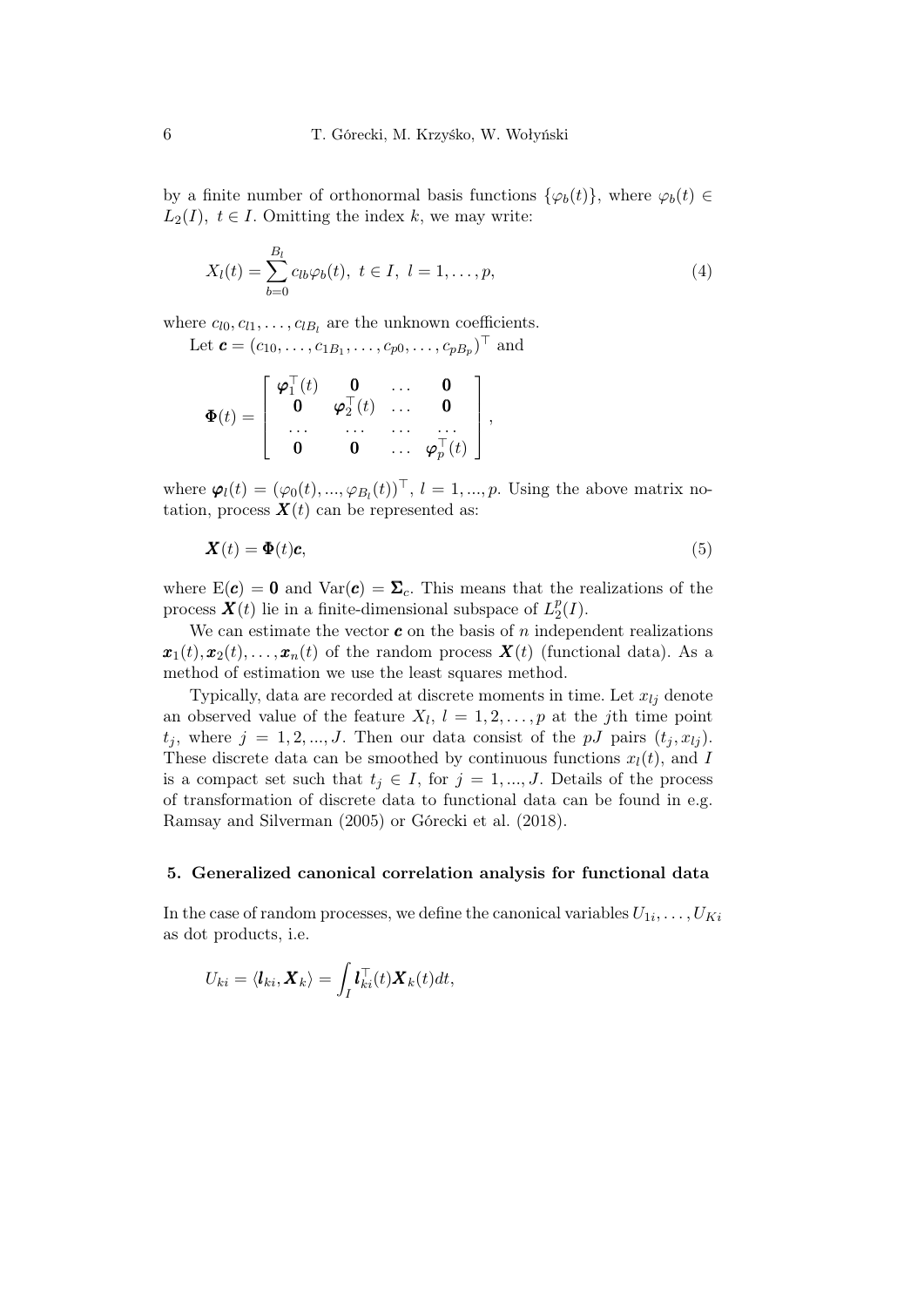where  $\mathbf{l}_{ki}(t) \in L_2^{p_k}(I), k = 1, \ldots, K$ . Let the vector weight function  $\mathbf{l}_{ki}(t)$ and the process  $\mathbf{X}_k(t)$  be in the same space, i.e. the function  $\mathbf{l}_{ki}(t)$  can be written in the form

$$
l_{ki}(t) = \Phi_k(t)\lambda_{ki},\tag{6}
$$

 $\mathbf{where} \ \mathbf{\lambda}_{ki} \in \mathbb{R}^{B_{k1} + ... + B_{kp_k} + p_k}$ .

Hence

$$
\langle \boldsymbol{l}_{ki}, \boldsymbol{X}_{k} \rangle = \boldsymbol{\lambda}_{ki}^{\top} \left[ \int_{I} \boldsymbol{\Phi}_{k}^{\top}(t) \boldsymbol{\Phi}_{k}(t) dt \right] \boldsymbol{c}_{k} = \boldsymbol{\lambda}_{ki}^{\top} \boldsymbol{c}_{k},
$$

where  $c_k$  and  $\lambda_{ki}$  are vectors occurring in the representations (5) and (6) of process  $\mathbf{X}_k(t)$  and function  $\mathbf{l}_{ki}(t)$ ,  $k = 1, \ldots, K$ . Thus, our problem may be reduced to a problem involving only random vectors  $c_k$  and  $\lambda_{ki}$ . Let

$$
\mathbf{\Lambda}_k = (\boldsymbol{\lambda}_{k1}, \dots, \boldsymbol{\lambda}_{ks}), \quad \boldsymbol{U}_k = \boldsymbol{\Lambda}_k^{\top} \boldsymbol{c}_k, \ k = 1, 2, \dots, K,
$$

and

$$
\mathbf{\Lambda} = (\mathbf{\Lambda}_1^\top, \dots, \mathbf{\Lambda}_K^\top)^\top, \quad \mathbf{c} = (\mathbf{c}_1^\top, \dots, \mathbf{c}_K^\top)^\top.
$$

Then

$$
\boldsymbol{U} = \boldsymbol{\Lambda}^\top \boldsymbol{c},
$$

and the case of functional data reduces to the vector data considered in Section 3.

Note that the canonical weight functions  $\mathbf{l}_{ki}(t)$ ,  $k = 1, \ldots, K$  do not give any meaningful information about the data and clearly demonstrate the need for a technique involving smoothing. A straightforward way of introducing smoothing is to modify the constraints (3) by adding roughness penalty terms (Górecki et al. 2018) to give:

 $Var(U_{ki}) + \lambda \text{PEN}_2(\mathbf{l}_{ki}) = 1$ ,

where the roughness function  $\text{PEN}_2$  is the integrated squared second derivative

$$
PEN_2(\boldsymbol{l}_{ki}) = \int_I \left(\frac{\partial^2 \boldsymbol{l}_{ki}(t)}{\partial t^2}\right)^{\top} \frac{\partial^2 \boldsymbol{l}_{ki}(t)}{\partial t^2} dt = \boldsymbol{\lambda}_{ki}^{\top} \boldsymbol{R}_k \boldsymbol{\lambda}_{ki},
$$

where

$$
\boldsymbol{R}_k = \int_I \left( \frac{\partial^2 \boldsymbol{\Phi}_k(t)}{\partial t^2} \right)^{\top} \frac{\partial^2 \boldsymbol{\Phi}_k(t)}{\partial t^2} dt, \ k = 1, \ldots, K.
$$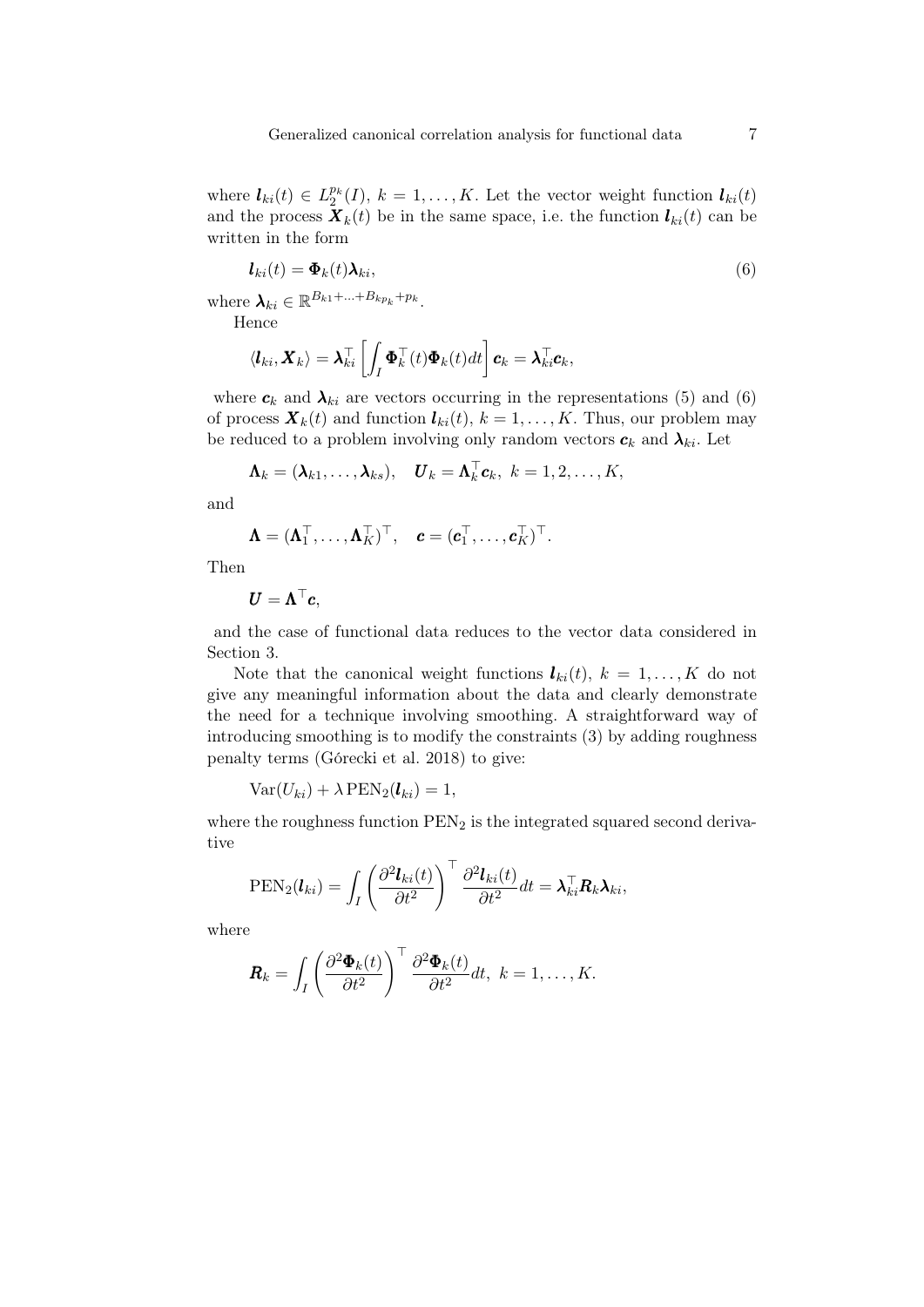Therefore, the aim of MFGCCA is to obtain the matrix  $\Lambda$  which maximizes

$$
\phi(\mathbf{\Lambda}) = \mathrm{tr}(\mathbf{\Lambda}^\top \mathbf{\Sigma}_c \mathbf{\Lambda})
$$

 $\text{subject to } \Lambda^{\top}(\boldsymbol{D} + \lambda \boldsymbol{R})\Lambda = \boldsymbol{I}_s$ , where  $\boldsymbol{D}$  is a block diagonal matrix formed of the matrices  $\Sigma_{ckk}$ ,  $R$  is a diagonal matrix formed of the matrices  $R_k$ , and  $\lambda > 0$  is a penalty parameter.

The coordinates of the projection of the *l*th realization  $\boldsymbol{x}_{1l}(t), \ldots, \boldsymbol{x}_{Kl}(t)$ of the processes  $\mathbf{X}_1(t), \ldots, \mathbf{X}_K(t)$  onto the space spanned by the superblock components are equal to

$$
\hat{\boldsymbol{U}}_l = \hat{\boldsymbol{\Lambda}}^\top \hat{\boldsymbol{c}}_l,
$$

where  $\hat{\mathbf{c}}_l = (\hat{\mathbf{c}}_{1l}^\top, \dots, \hat{\mathbf{c}}_{Kl}^\top)^\top$  and  $\hat{\mathbf{\Lambda}}$  are the estimators of the vectors  $\mathbf{c}_l$  and the matrix  $\Lambda$ ,  $l = 1, 2, \ldots, n$  respectively.

We may summarize the MFGCCA algorithm in the following way.

## MFGCCA algorithm

- Given: data set  $\{(t_i, x_{ki}) : k = 1, ..., K, j = 1, ..., J, l = 1, ..., n\}$ where  $\mathbf{x}_{kjl} \in \mathbb{R}^{p_k}$ .
- Compute the estimators  $\hat{\mathbf{c}}_{kl}$ ,  $k = 1, \ldots, K$ ,  $l = 1, \ldots, n$ , using the least square method to get the functional data  $\boldsymbol{x}_{1l}(t), \ldots, \boldsymbol{x}_{kl}(t), l = 1, \ldots, n$ .
- Choose the penalty parameter  $\lambda > 0$ .
- Solve the eigenproblem with the matrices Λ, *D* and *R*.
- Project the functional data onto the space spanned by the superblock components.

#### 6. Illustrative example

To present the described methodology in practice we use agriculture data for Polish regions available at the Statistics Poland website (http://stat.gov.pl). We have crop yields (in quintals per hectare) from  $2003-2016$  ( $J = 14$  years and  $n = 16$  regions). The data set  $(p = 30$  variables in total) is split (by the Polish government) into  $K = 3$  blocks:

• Block 1 ( $p_1 = 9$  variables): wheat, rye, barley, oat, triticale, buckwheat, millet, potatoes and sugar beet.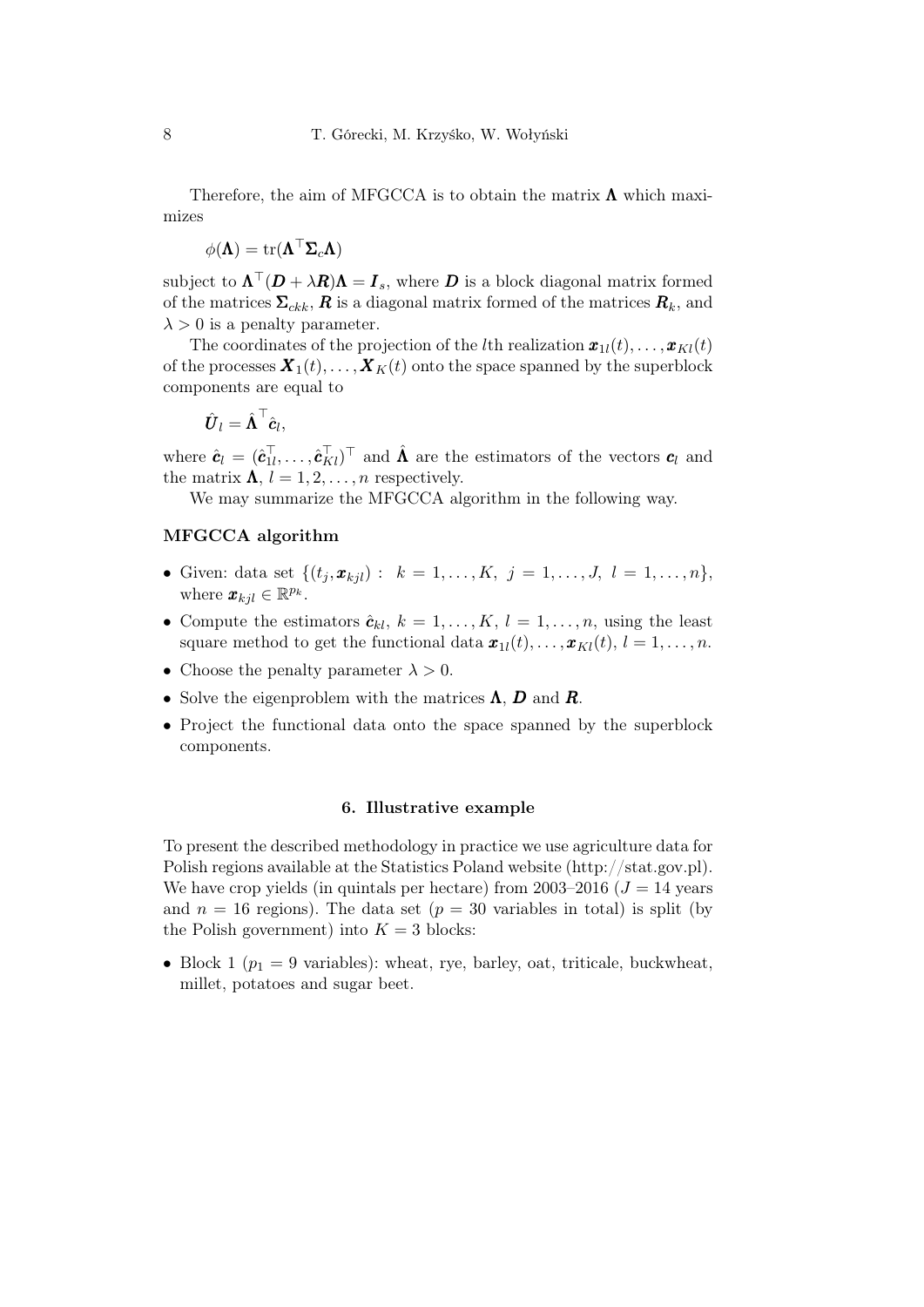- Block 2 ( $p_2 = 6$  variables): legume fodder, clover, lucerne, serradella, field crops, root fodder.
- Block 3  $(p_3 = 15 \text{ variables})$ : cabbage, cauliflower, onion, carrot, cucumbers, tomatoes, apples, pears, plums, cherries, sweet cherries, strawberries, raspberries, currants, gooseberry.

In the first step we transformed discrete data into functional data. During the smoothing process we used a Fourier basis with 9  $(B_l = 8, l = 1)$ 1*,* 2*, . . . ,* 30) components. In the next step we applied the method described earlier. A graphical display of the regions is presented in Figure 1. We projected the data onto the space spanned by the first two superblock components. The space spanned by the global components is viewed as a compromise space that integrates all the modalities and facilitates the visualization of the results and their interpretation. In Figure 1 we can see that regions from the same macroregion are quite close to each other. This is reasonable, because regions from the same macroregion have similar soil, temperature and precipitation conditions. The only exception is the Opole region, which is completely different from the other regions. This may be expected, as this region is the best for agriculture in Poland. The climate in the region is characterized by a warm summer, mild and short winter, early spring and long mild autumn. 62% of the province's area consists of fertile brown and clay soils and fluvisols. The high quality of soils, lowland terrain and mild climate are conducive to the development of agriculture.

Calculations were performed using R 3.6.1 (R Core Team 2019), with the RGCCA (Tenenhaus and Guillemot 2017a) and fda (Ramsay et al. 2018) packages.

#### 7. Concluding remarks

In this paper we have presented a technique for analyzing a multivariate functional multiblock data set. We propose an extension of functional canonical correlation analysis to the analysis of more than two sets of multivariate functional data. MFGCCA is a very attractive method for the analysis of such data sets. The proposed method has proved useful in investigating Polish agricultural regions.

Several points have been passed over in this paper but will be investigated in future research:

• GCCA can be viewed as a special case of the more general Regularized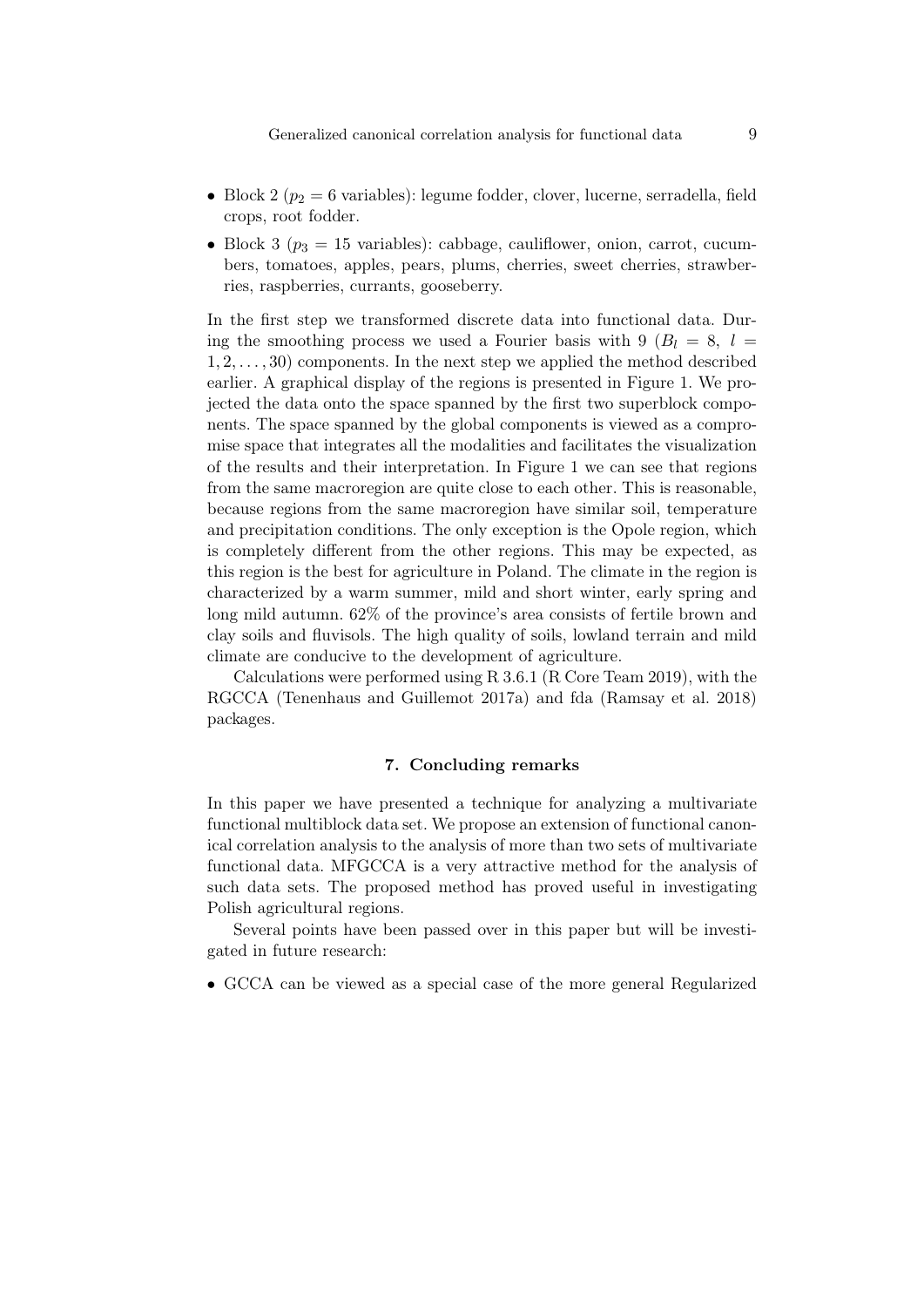

Figure 1. Graphical display of the regions obtained by crossing the first two components of the superblock

Generalized Canonical Correlation Analysis (RGCCA), which is a generalization of regularized canonical correlation analysis to three or more sets of variables (Tenenhaus and Tenenhaus 2011). It ought to be possible to translate the whole RGCCA framework to functional data.

- GCCA captures only linear relations between blocks of variables. To assess nonlinear relations, a kernel extension of GCCA (Tenenhaus et al. 2015) for functional data should be developed.
- Sparse GCCA (Tenenhaus et al. 2014 and Löfstedt et al. 2018) was recently proposed to address the issue of variable selection. It seems that it should be possible to utilize this idea in the case of functional data.

All of these possibilities warrant future theoretical and empirical work.

#### **REFERENCES**

Carroll, J.D. (1968a): Generalization of canonical correlation analysis to three or more sets of variables. Proceedings of the 76th Annual Convention of the American Psychological Association 3:227–228.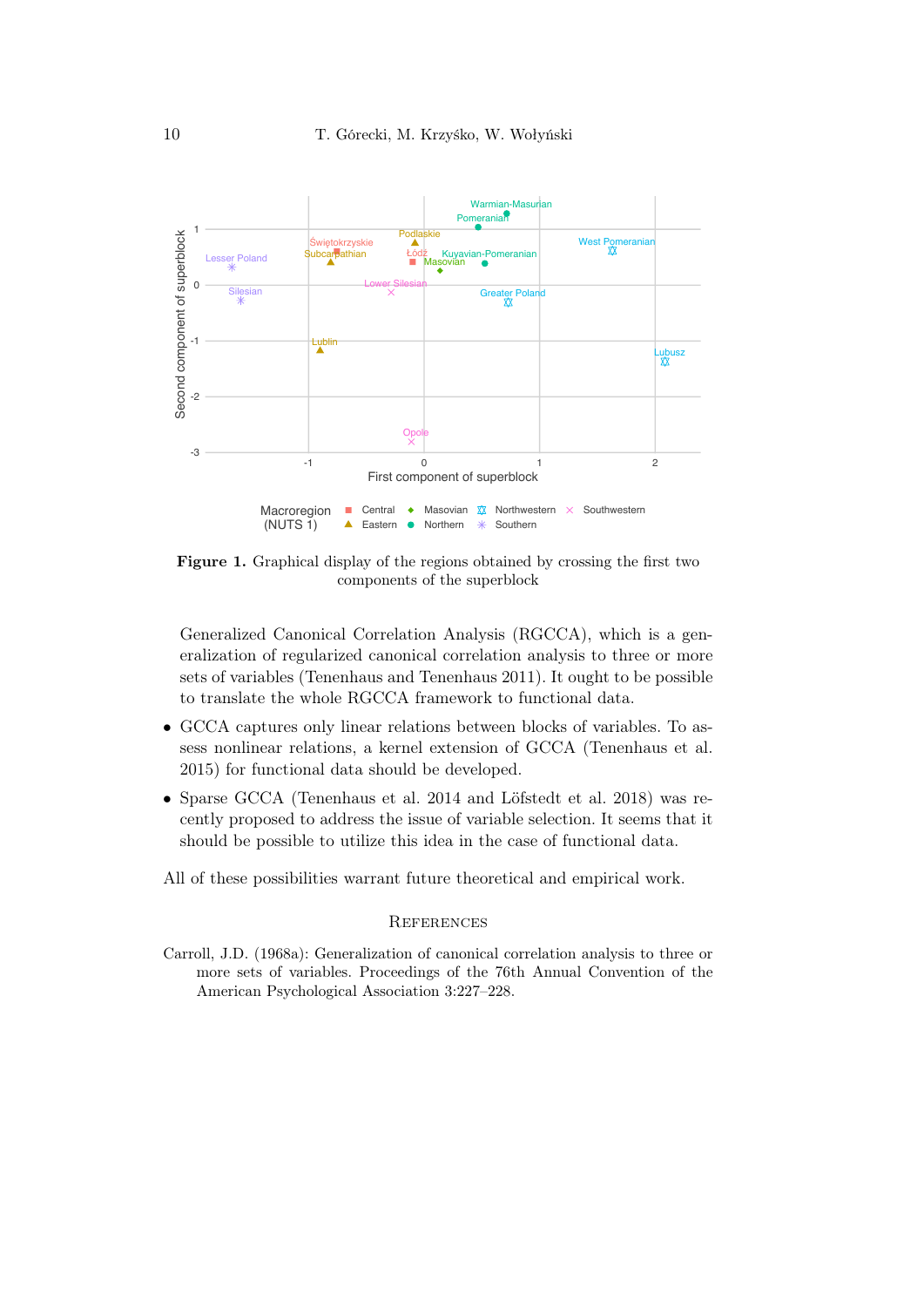- Carroll, J.D. (1968b): Equations and tables for a generalization of canonical correlation analysis to three or more sets of variables. Unpublished companion paper to Carroll (1968a).
- Gower, J.C. (1989): Generalized canonical analysis. R. Coppi and S. Bolasco, Editors, Multiway Data Analysis. North Holland, Amsterdam, 221–232.
- Górecki, T., Krzyśko, M., Wołyński, W. (2017): Correlation analysis for multivariate functional data. Data Science, Studies in Classification, Data Analysis, and Knowledge Organization 243–258.
- Górecki, T., Krzyśko, M., Waszak, Ł., Wołyński, W. (2018): Selected statistical methods of data analysis for multivariate functional data. Statistical Papers 59(1): 153–182.
- Hotelling, H. (1936): Relations between two sets of variates. Biometrika  $28(3/4)$ : 321–377.
- Horváth, L., Kokoszka, P. (2012): Inference for Functional Data with Applications. Springer. New York.
- Hwang, H., Jung, K., Takane, Y., Woodward, T.S. (2012): Functional multiple-set canonical correlation analysis. Psychometrika 77(1): 48–64.
- Hwang, H., Jung, K., Takane, Y., Woodward, T.S. (2013): A unified approach to multiple-set canonical correlation analysis and principal components analysis. British Journal of Mathematical and Statistical Psychology 66: 308–321.
- Kettenring, J.R. (1971): Canonical analysis of several sets of variables. Biometrika 58(3): 433–451.
- Leurgans, S.E., Moyeed, R.A., Silverman, B.W. (1993): Canonical correlation analysis when the data are curves. Journal of the Royal Statistical Society. Series B 55(3): 725—740.
- Löfstedt, T. Hadj-Selem, F., Guillemot, V., Philippe, C., Raymond, N., Duchesney, E., Frouin, V., Tenenhaus, A. (2018): A general multiblock method for structured variable selection. arXiv:1610.09490v1 [stat.ML]
- Markos, A., D'enza, A.I. (2016): Incremental generalized canonical correlation analysis. Analysis of Large and Complex Data, Studies in Classification, Data Analysis, and Knowledge Organization: 185–194.
- Ramsay, J.O., Silverman, B.W. (2005): Functional Data Analysis, 2nd edition. Springer, New York.
- Ramsay, J.O. Wickham, H., Graves, S., Hooker, G. (2018): fda: Functional Data Analysis. R package version 2.4.8. https://CRAN.R-project.org/package= fda
- R Core Team (2019): R: A language and environment for statistical computing. R Foundation for Statistical Computing, Vienna, Austria. https://www. R-project.org/
- Takane, Y., Hwang, H., Abdi, H. (2008): Regularized multiple-set canonical correlation analysis. Psychometrika 73(4): 753–775.
- Takane, Y., Oshima-Takane, Y. (2002): Nonlinear generalized canonical correlation analysis by neural network models. Measurement and Multivariate Analysis: 183–190.